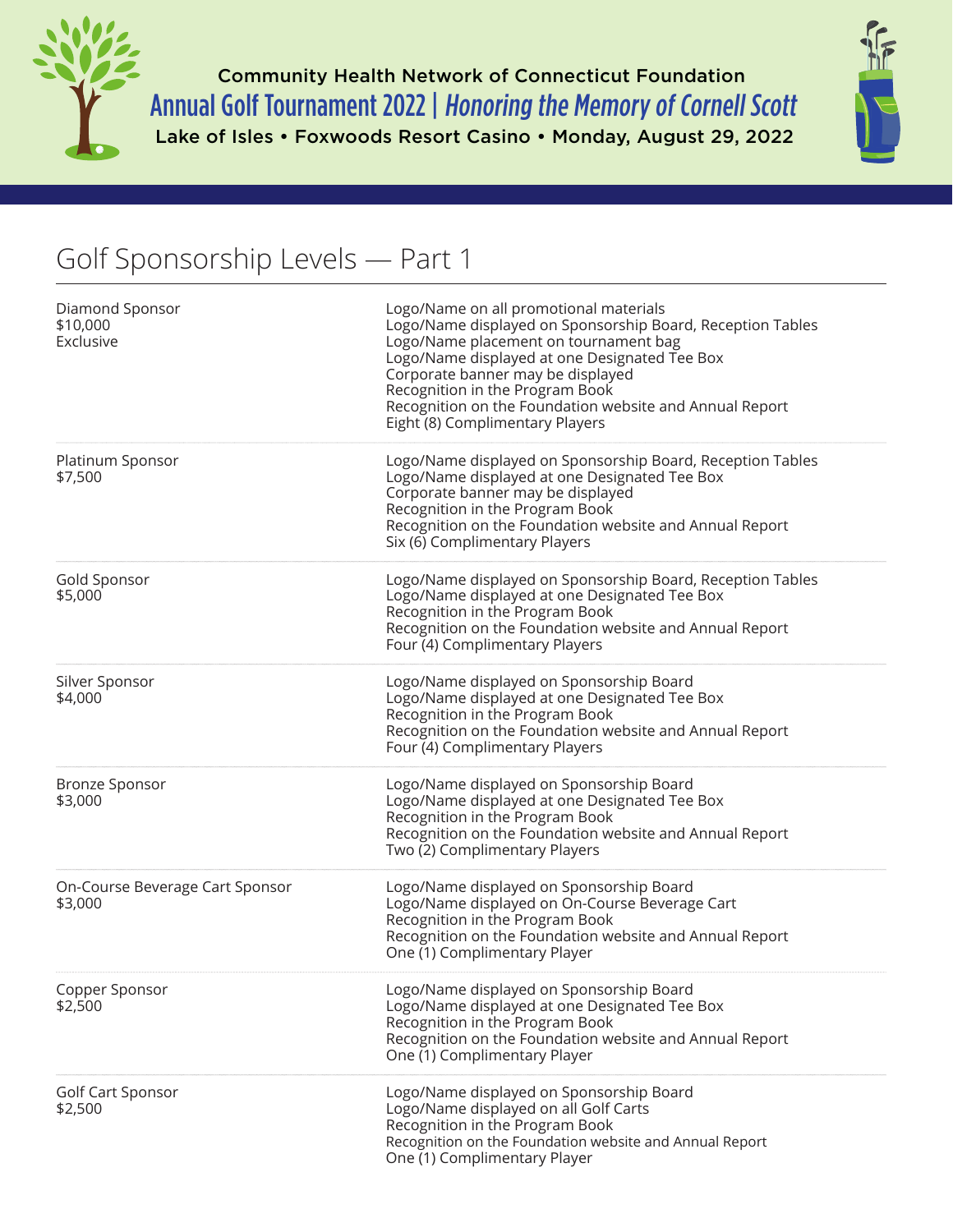



## Golf Sponsorship Levels — Part 2

| Raffle Sponsor<br>\$2,250                 | Logo/Name displayed on Sponsorship Board<br>Logo/Name displayed on the Raffle Table<br>Recognition in the Program Book<br>Recognition on the Foundation website and Annual Report<br>One (1) Complimentary Player |
|-------------------------------------------|-------------------------------------------------------------------------------------------------------------------------------------------------------------------------------------------------------------------|
| Cocktail Sponsor<br>\$2,250               | Logo/Name displayed on Sponsorship Board<br>Logo/Name displayed at the Cocktail Bar<br>Recognition in the Program Book<br>Recognition on the Foundation website and Annual Report<br>One (1) Complimentary Player |
| Golf Hat Sponsor<br>\$2,000               | Logo/Name displayed on Sponsorship Board<br>Logo/Name on Golf Hats for each Golfer and Volunteer<br>Recognition in the Program Book<br>Recognition on the Foundation website and Annual Report                    |
| Practice Putting Green Sponsor<br>\$1,750 | Logo/Name displayed on Sponsorship Board<br>Logo/Name displayed at Practice Putting Green<br>Recognition in the Program Book<br>Recognition on the Foundation website and Annual Report                           |
| Golf Cart Cooler Sponsor<br>\$1,750       | Logo/Name displayed on Sponsorship Board<br>Logo/Name displayed on each Golf Cart Cooler<br>Recognition in the Program Book<br>Recognition on the Foundation website and Annual Report                            |
| Driving Range Sponsor<br>\$1,750          | Logo/Name displayed on Sponsorship Board<br>Logo/Name displayed at Driving Range<br>Recognition in the Program Book<br>Recognition on the Foundation website and Annual Report                                    |
| Golf Ball Sponsor<br>\$1,750              | Logo/Name displayed on Sponsorship Board<br>Logo/Name displayed on Golf Balls given to each player<br>Recognition in the Program Book<br>Recognition on the Foundation website and Annual Report                  |
| Hole-in-One Sponsor<br>\$1,500            | Logo/Name displayed on Sponsorship Board<br>Logo/Name displayed at one Designated Hole<br>Recognition in the Program Book<br>Recognition on the Foundation website and Annual Report                              |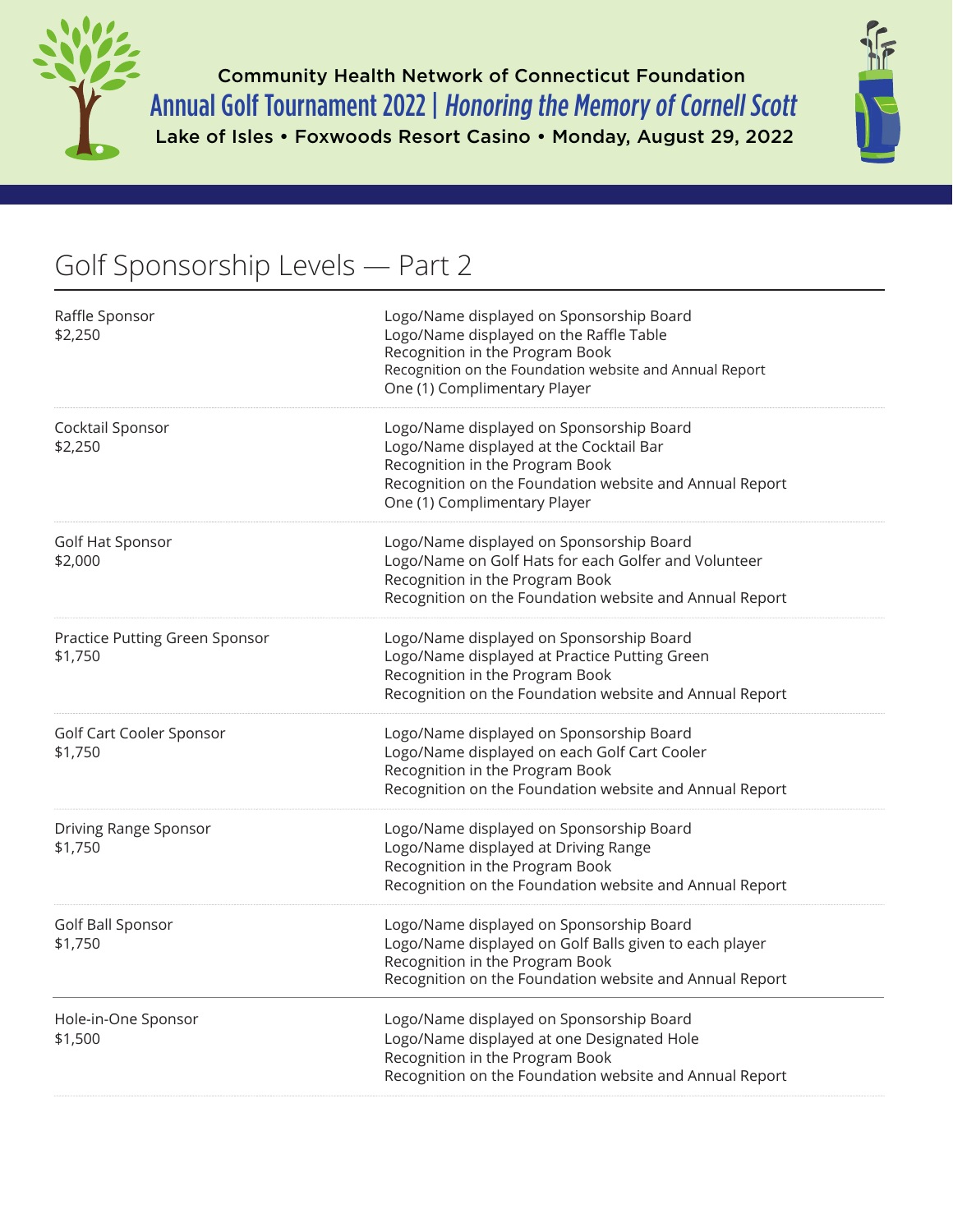



## Golf Sponsorship Levels — Part 3

| Locker Room Sponsor<br>\$1,250         | Logo/Name displayed on Sponsorship Board<br>Logo/Name displayed in Locker Room<br>Recognition in the Program Book<br>Recognition on the Foundation website and Annual Report                            |
|----------------------------------------|---------------------------------------------------------------------------------------------------------------------------------------------------------------------------------------------------------|
| Scorecard Sponsor<br>\$1,250           | Logo/Name displayed on Sponsorship Board<br>Logo/Name displayed on Rules of the Day Scorecard<br>Recognition in the Program Book<br>Recognition on the Foundation website and Annual Report             |
| <b>Registration Sponsor</b><br>\$1,250 | Logo/Name displayed on Sponsorship Board<br>Logo/Name displayed on the Registration Table<br>Recognition in the Program Book<br>Recognition on the Foundation website and Annual Report                 |
| Photography Sponsor<br>\$1,250         | Logo/Name displayed on Sponsorship Board<br>Logo/Name displayed on the Photography Cart<br>Recognition in the Program Book<br>Recognition on the Foundation website and Annual Report                   |
| Program Book Sponsor<br>\$1,250        | Logo/Name displayed on Sponsorship Board<br>Advertisement in the Program Book<br>Advertisement displayed - Outside Back Page of Program Book<br>Recognition on the Foundation website and Annual Report |
| Contributor<br>\$1,000                 | Logo/Name displayed on Sponsorship Board<br>Recognition in the Program Book<br>Recognition on the Foundation website and Annual Report                                                                  |
| Tee Sponsor<br>\$500                   | Logo/Name displayed at one Designated Tee Box<br>Recognition in the Program Book<br>Recognition on the Foundation website and Annual Report                                                             |
| <b>Community Sponsor</b><br>\$300      | Recognition in the Program Book<br>Recognition on the Foundation Website and Annual Report                                                                                                              |
| Supporter<br>\$100                     | Recognition in the Program Book                                                                                                                                                                         |